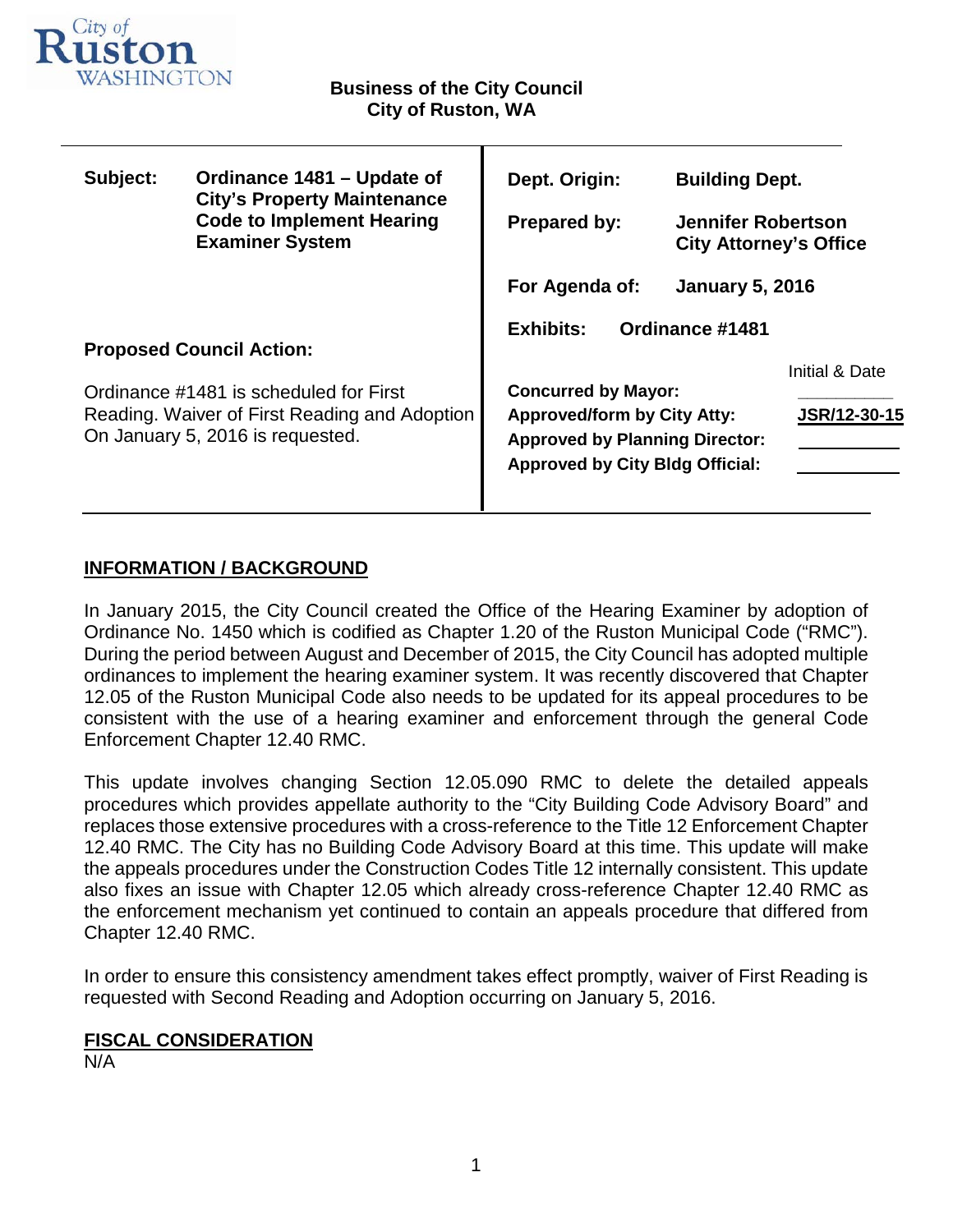# **BOARD OR COMMITTEE RECOMMENDATION** N/A

## **RECOMMENDATION / MOTION**

It is recommended that Council waiver first reading and adopt Ordinance #1481.

MOTION: I move to adopt Ordinance #1481 relating to maintenance of property and structures, residential and commercial, updating Chapter 12.05 of the Ruston Municipal Code to amend the appeal procedures contained in RMC 12.05.090 for enforcement of the International Property Maintenance Code to make consistent with the City's Hearing Examiner System and with the Construction Code Enforcement Chapter 12.40 RMC.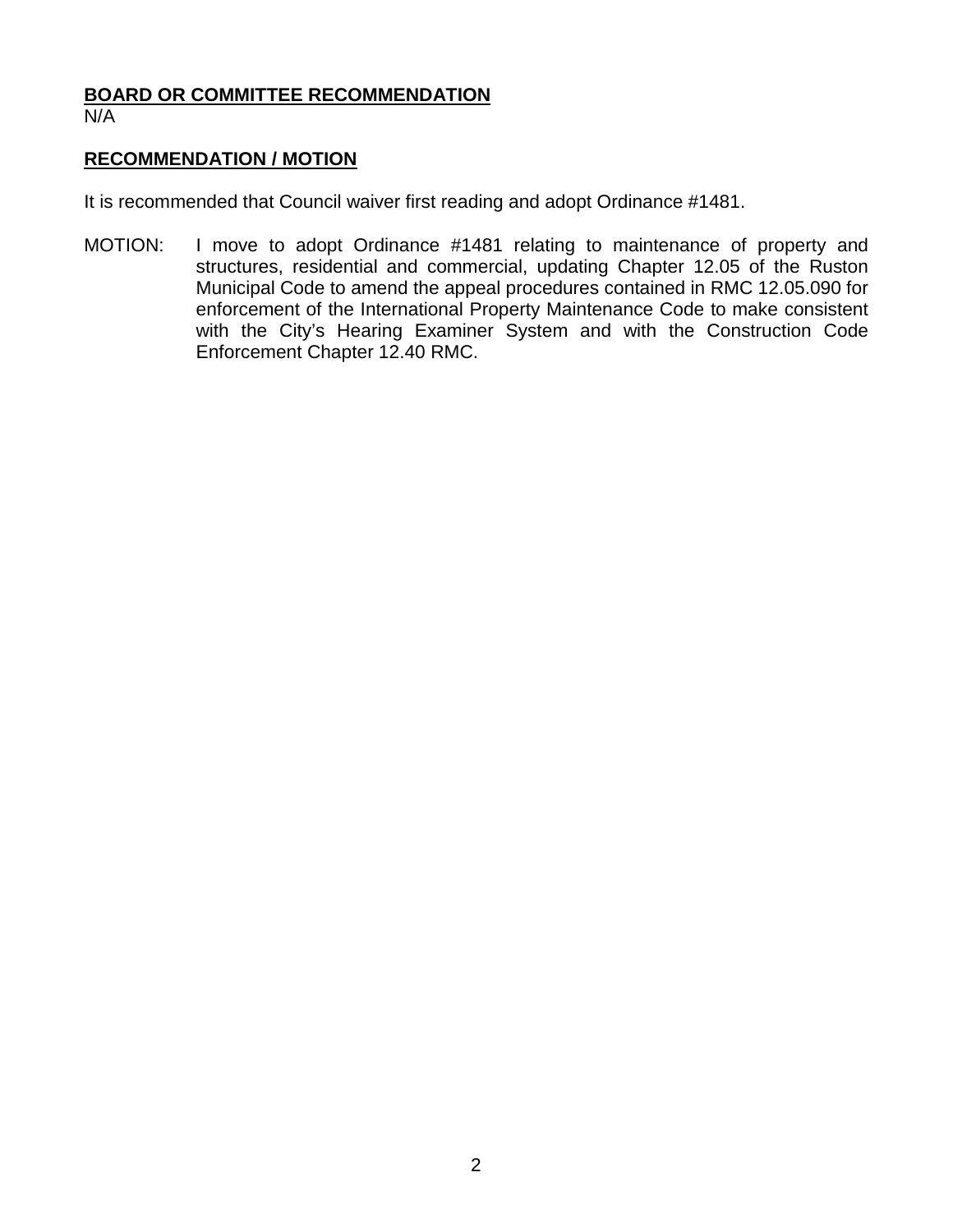#### **ORDINANCE NO. 1481**

**AN ORDINANCE OF THE CITY OF RUSTON, RELATING TO MAINTENANCE OF PROPERTY AND STRUCTURES, RESIDENTIAL AND COMMERCIAL, UPDATING CHAPTER 12.05 OF THE RUSTON MUNICIPAL CODE TO AMEND THE APPEAL PROCEDURES FOR ENFORCEMENT OF THE INTERNATIONAL PROPERTY MAINTENANCE CODE TO MAKE CONSISTENT WITH THE CITY'S HEARING EXAMINER SYSTEM AND WITH THE CONSTRUCTION CODE ENFORCEMENT CHAPTER 12.40 OF THE RUSTON MUNICIPAL CODE, AMENDING SECTION 12.05.090 OF THE RUSTON MUNICIPAL CODE, AND ESTABLISHING AN EFFECTIVE DATE.**

WHEREAS, in January 2015, the City Council created the Office of the Hearing Examiner by adoption of Ordinance No. 1450 which is codified as Chapter 1.20 of the Ruston Municipal Code ("RMC"); and

WHEREAS, in accordance with RMC 1.20.020(A), the City Council is authorized to appoint the City Hearing Examiner; and

WHEREAS, on February 17, 2015, the City Council by Resolution No. 598 appointed a City Hearing Examiner; and

WHEREAS, in order to have the Hearing Examiner hear certain matters for the City, the

Ruston Municipal Code needs to be updated to change the applicable decision maker to the City's

Hearing Examiner; and

WHEREAS, between August and December of 2015, the City Council has adopted multiple ordinances to implement the hearing examiner system; and

WHEREAS, it was discovered that Chapter 12.05 of the Ruston Municipal Code also needs to be updated for its appeal procedures to be consistent with the use of a hearing examiner and enforcement through the general Code Enforcement Chapter 12.40 RMC; and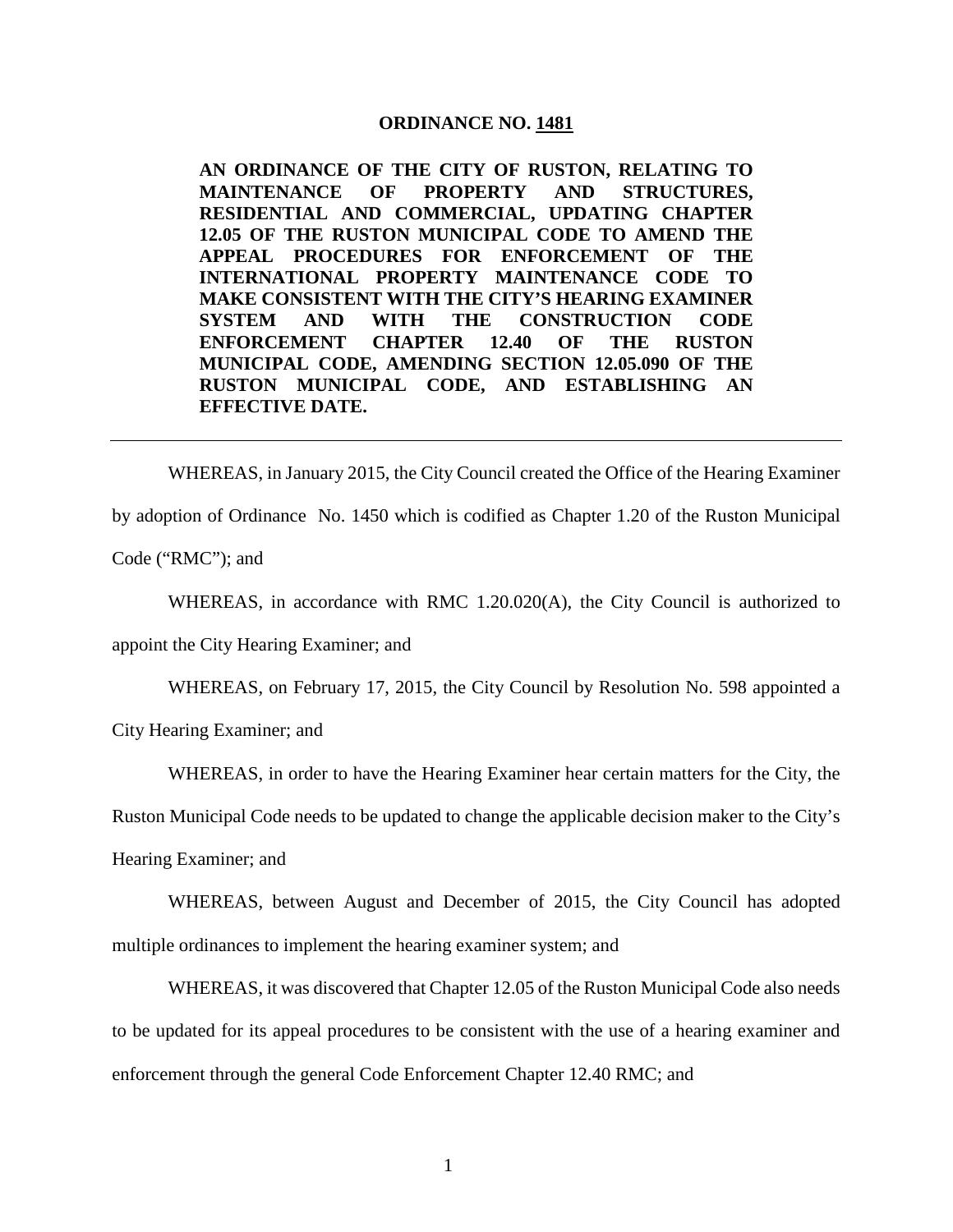WHEREAS, the SEPA Responsible Official has determined that adoption of the updated

Property Maintenance Code is exempt from SEPA under WAC 197-11-800(2); and

WHEREAS, on January 5, 2016, the City Council waived the first reading of this Ordinance and moved directly to second reading and adopted this Ordinance during its regular meeting at the second reading; **NOW, THEREFORE**

# **THE CITY COUNCIL OF THE CITY OF RUSTON DOES HEREBY ORDAIN AS**

## **FOLLOWS:**

**Section 1.** Section 12.05.090 of the Ruston Municipal Code is hereby amended to read as

follows:

## **12.05.090 - Means of appeal.**

Section 111 of the IMPC is hereby amended to read as follows:

111.1 Application for appeal and time to file. Any person directly affected by a notice or order of the Building Official issued under this code shall have the right to appeal such notice or order in accordance with the appeal procedures contained in the Title 12 Enforcement Chapter 12.40 of the Ruston Municipal Code. to the City Building Code Advisory Board, under the authority set forth in RMC Section 12.20.020, provided that a written application for appeal is filed within ten (10) working days after the day the notice or order was served. However, if the premises, building or structure identified in the notice or order is in such a condition as to make it immediately dangerous to the life, limb, property or safety of the public, any individual or adjacent property and is ordered vacated and placarded in accordance with this code, such appeal shall be filed within five (5) days from the date of the service of the notice or order of the Building Official.

Appeals shall be delivered to the City Clerk by mail, by personal delivery or by fax before 5:00 p.m. on the last business day of the appeal period. Appeals received by mail after 5:00 p.m. on the last business day of the appeal period will not be accepted, no matter when such appeals were mailed or postmarked. For purposes of computing the time for filing an appeal, the day the decision is issued shall not be counted. If the last day of the appeal period is a Saturday, Sunday or a holiday designated by RCW 1.16.050 or by a City ordinance, then the appeal must be filed on the next business day.

A. Standing. Only parties of record may file an administrative appeal. The term "parties of record" shall mean: (a) the applicant for a permit or the person to whom any notice or order is addressed; (2) any person who submitted written comments concerning the application, excluding persons who have only signed petitions or mechanically produced form letters; (3) the City Council; (4) property owners within 300 feet of the property subject to the project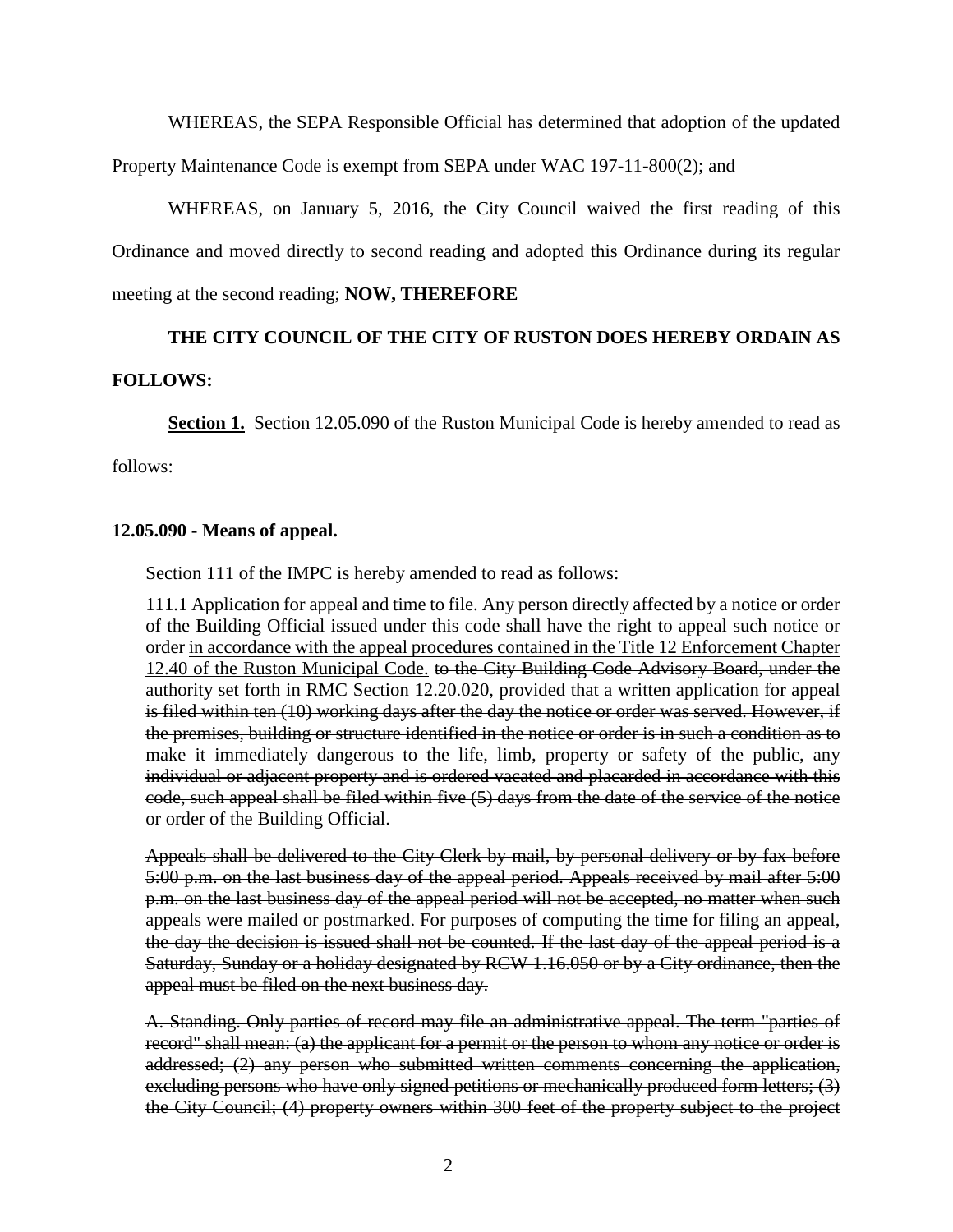permit; and (5) any person who can demonstrate that he/she is aggrieved by the action described in subsection C above.

## Form of appeal.

B. Form of appeal. The written application for appeal must be accompanied by the appeal fee set forth in the City's fee resolution and contain the following:

1. A list of all appellants, their addresses and phone numbers, and a brief statement setting forth the legal interest of each of the appellants in the premises or structure involved in the notice and order;

2. A statement describing the appellant's standing to appeal.

3. A brief statement in ordinary and concise language of the specific order or action appealed from, together with any material facts claimed to support the contentions of the appellant. This statement shall include the appellant's statement that the true intent of this code or the rules legally adopted thereunder have been incorrectly interpreted, the provisions of this code do not fully apply, or the requirements of this code are adequately satisfied by other means.

3.[4.] A brief statement in ordinary and concise language of the relief sought and the reasons why it is claimed that the appealed from notice or order should be reversed, modified or otherwise set aside.

4.[5.] A statement that the appellant(s) has read the appeal and that he/she believes the contents to be true, followed by the appellant's signature.

C. Effect. The timely filing of an appeal shall stay the Building Official's decision until such time as the City Council makes a final decision or the appeal is withdrawn.

D. Processing of appeal. Upon receipt of any appeal filed pursuant to this section, the Building Official shall schedule a hearing on the appeal before the City Council.

E. Scheduling and noticing appeal. Except for appeals of stop work orders, the City Clerk shall fix a date, time and place for the hearing of the appeal, as soon as practicable after receiving the written appeal. Appeals of stop work orders shall be scheduled to be heard within fifteen (15) days after the appeal is filed, even if a special City Council meeting must be held. Written notice of the time and place of the hearing shall be given at least ten (10) days prior to the date of the hearing to each appellant by the City, by either causing a copy of such notice to be delivered to the appellant personally or by mailing a copy thereof, postage prepaid, addressed to the appellant at the address shown on the appeal.

F. Burden of proof. Except for those appeals based on a Notice and/or Order issued to Vacate, to Demolish or Repair an Unsafe Structure or Equipment, the appellant shall bear the burden of proof in the appeal.

G. Final decision-making. The written decision of the Board on the actions and appeals filed under this section shall be final. Appeals of the Board's decisions may be filed with the Pierce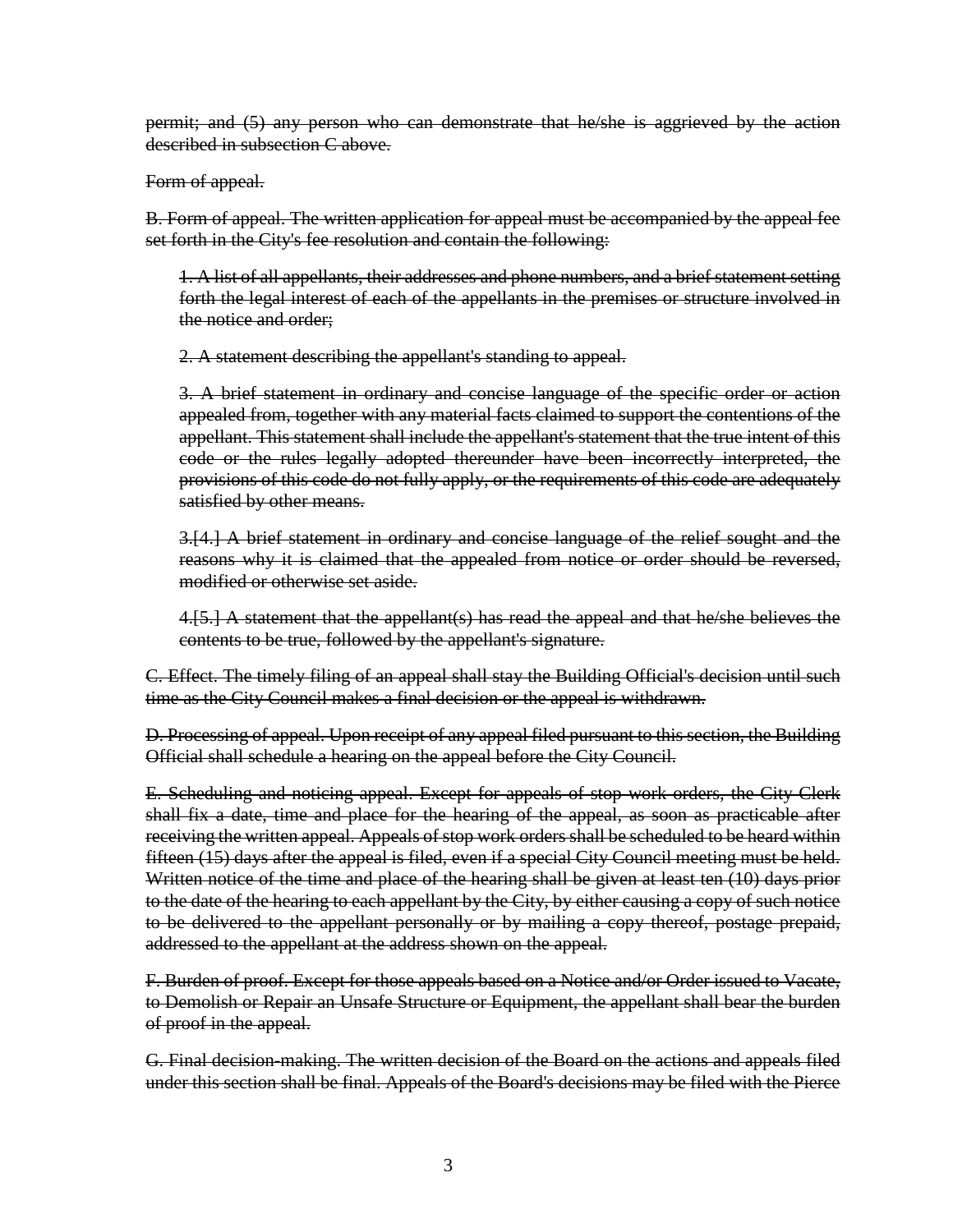County Superior Court within 21 days of issuance of the final, written decision as provided in Chapter 36.70C RCW.

H. After any order of the Building Official or the Building Code Advisory Board has become final, it shall be unlawful for any person, corporation or entity to whom any such order is directed, to fail, neglect or refuse to obey any such order. Any such person who fails to comply with any such final order is subject to a civil penalty, as set forth in Chapter 12 of the Ruston Municipal Code. Any person, corporation or entity who fails to comply with a final order to Vacate, Demolish or Repair an Unsafe Structure or Equipment is guilty of a misdemeanor. If, after any order of the building official or Building Code Advisory Board made pursuant to this code has become final, and the person to whom such order is directed shall fail, neglect or refuse to obey such order, the Building Official may cause such person, corporation or entity to be prosecuted under Chapter 12 of the Ruston Municipal Code or coordinate with the City Attorney to institute any appropriate action to abate such premises or structure as a public nuisance.

**Section 2.** Severability. If any section, sentence, clause or phrase of this Ordinance should be held to be unconstitutional by a court of competent jurisdiction, such invalidity or unconstitutionality shall not affect the validity or constitutionality of any other section, sentence, clause or phrase of this Ordinance.

**Section 3.** Publication. This Ordinance shall be published by an approved summary consisting of the title.

**Section 4.** Adopted Codes available to Public. Pursuant to RCW 35.21.180, one copy of all codes adopted by reference in this Chapter have been filed for use and examination by the public in the office of the City Clerk, prior to and after the adoption thereof.

**Section 5.** Effective Date. This Ordinance shall be effective five days after publication as provided by law.

ADOPTED by the City Council of the City of Ruston and attested by the City Clerk in authentication of such passage on this 4th day of January, 2016.

4